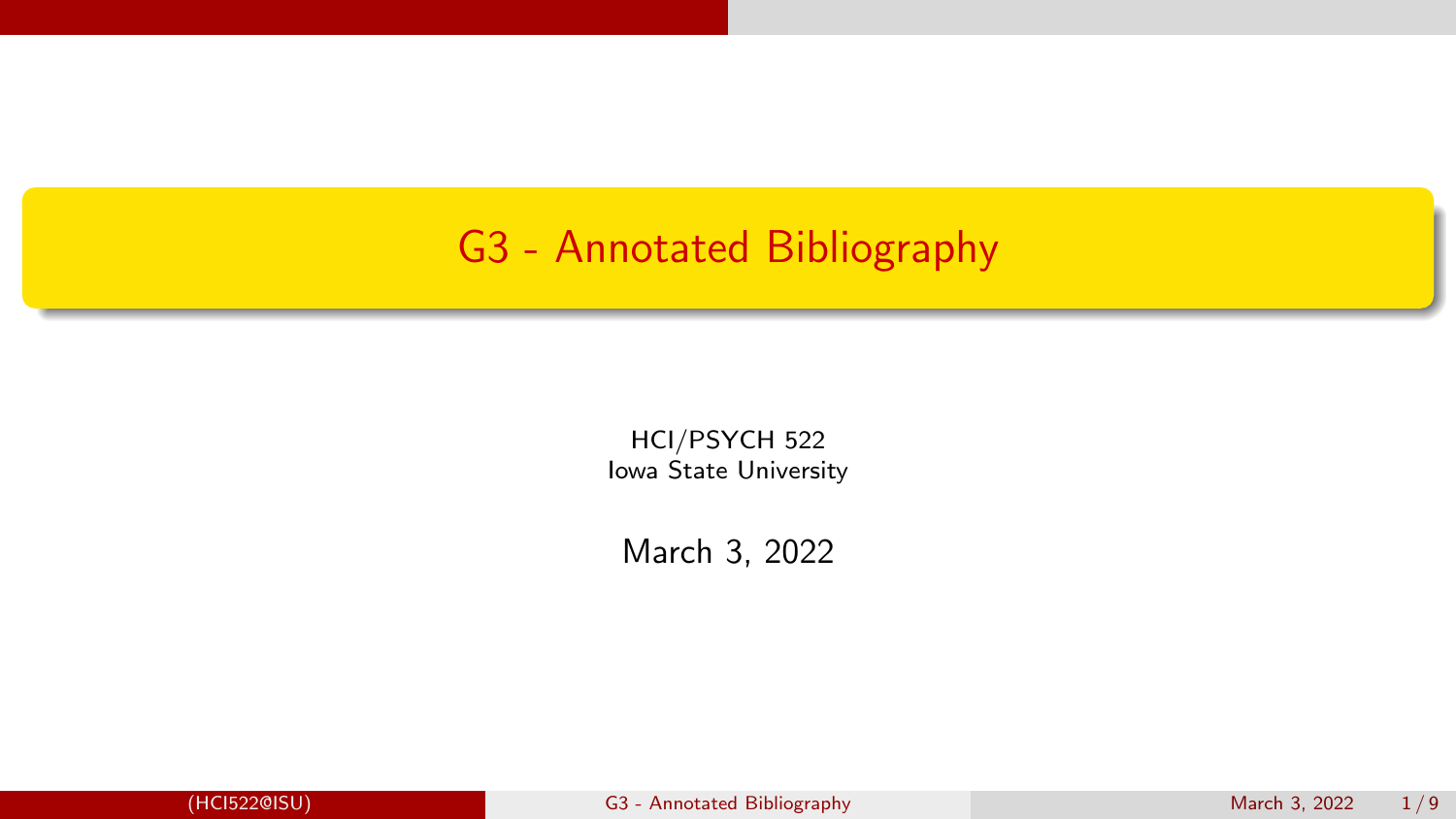# <span id="page-1-0"></span>Annotated Bibliography

<https://libguides.csun.edu/research-strategies/annotated-bibliography>

#### Definition

An annotated bibliography is a list of sources (books, articles, websites, etc.) with short paragraph about each source. An annotated bibliography is sometimes a useful step before drafting a research paper, or it can stand alone as an overview of the research available on a topic.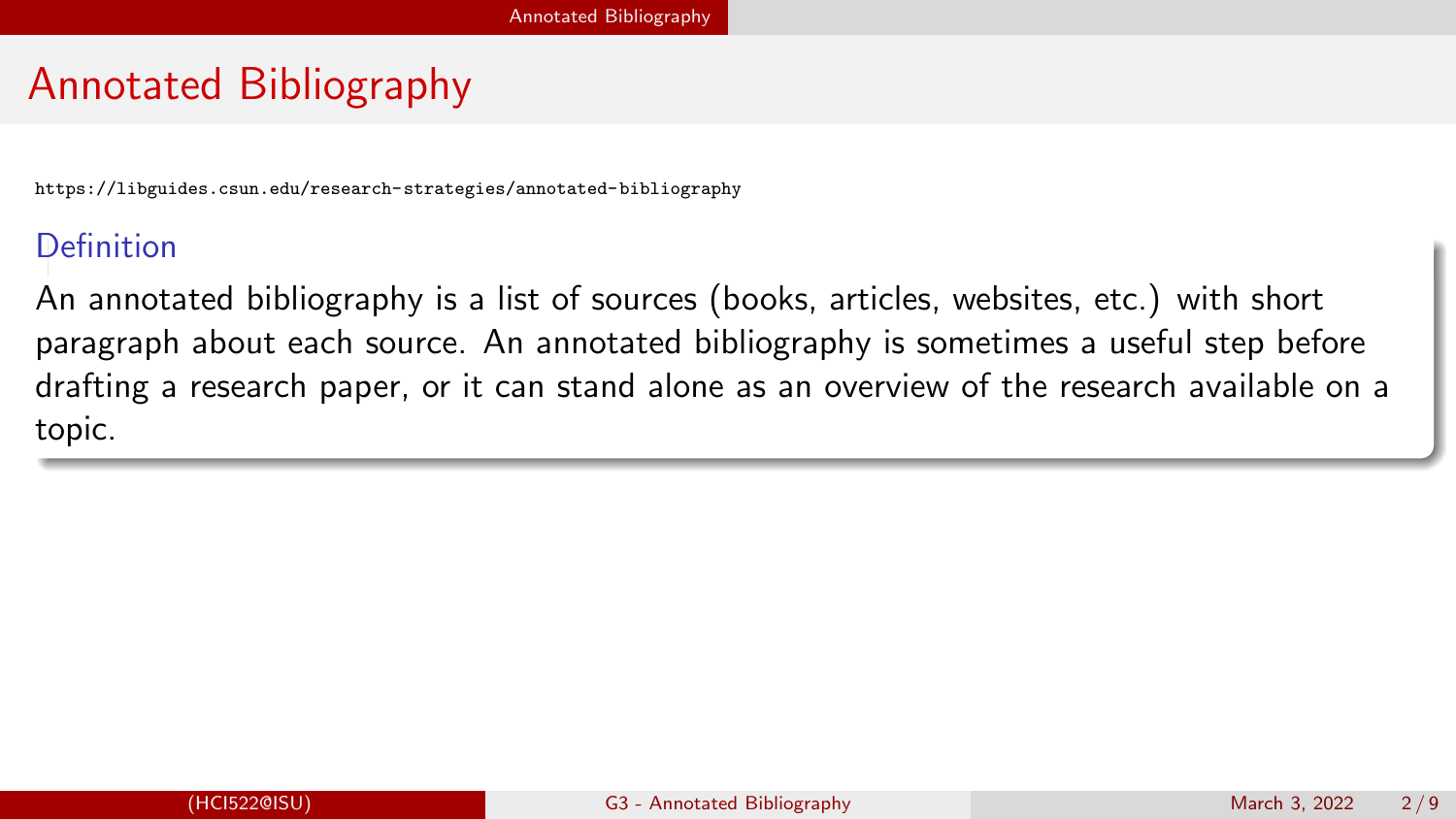# <span id="page-2-0"></span>**Citations**

<https://libguides.csun.edu/research-strategies/annotated-bibliography>

#### Definition

A citation includes the information a read needs to find the original source. All citations should be in a consistent format called a citation style.

Citation styles:

- American Psychological Association (APA) social sciences & [hci](https://instr.iastate.libguides.com/c.php?g=486449&p=6524242)
- Modern Language Association (MLA) humanities
- [a bunch of others](https://www.scribbr.com/citing-sources/citation-styles/)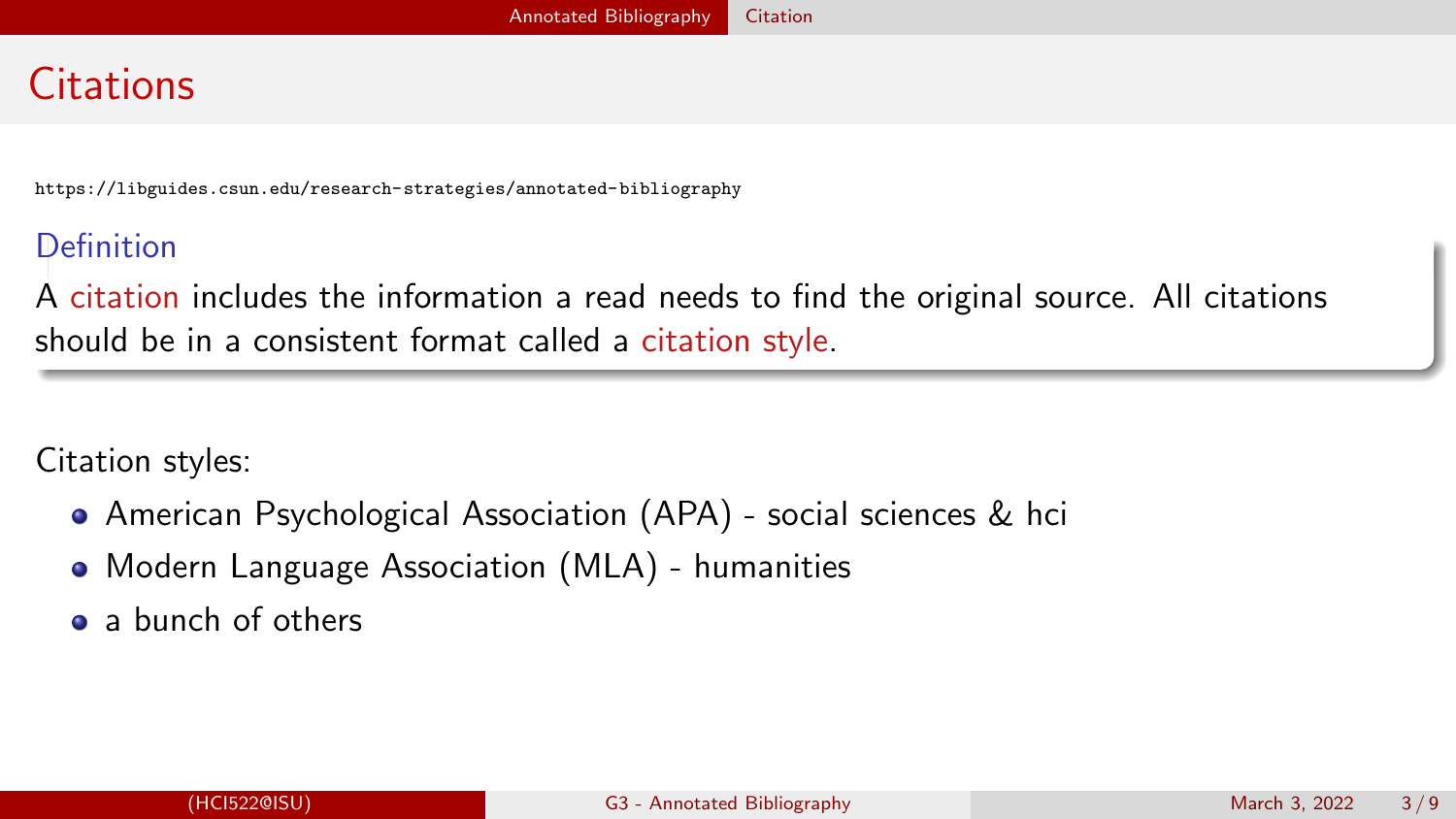# <span id="page-3-0"></span>Annotation

Annotations are about 4 to 6 sentences long (roughly 150 words), and address:

- Main focus or purpose of the work
- Usefulness or relevance to your research topic
- Special features of the work that were unique or helpful
- Background and credibility of the author
- Conclusions or observations reached by the author
- Conclusions or observations reached by you

#### Annotations versus Abstracts

Many scholarly articles start with an abstract, which is the author's summary of the article to help you decide whether you should read the entire article. This abstract is not the same thing as an annotation. The annotation needs to be in your own words, to explain the relevance of the source to your particular assignment or research question.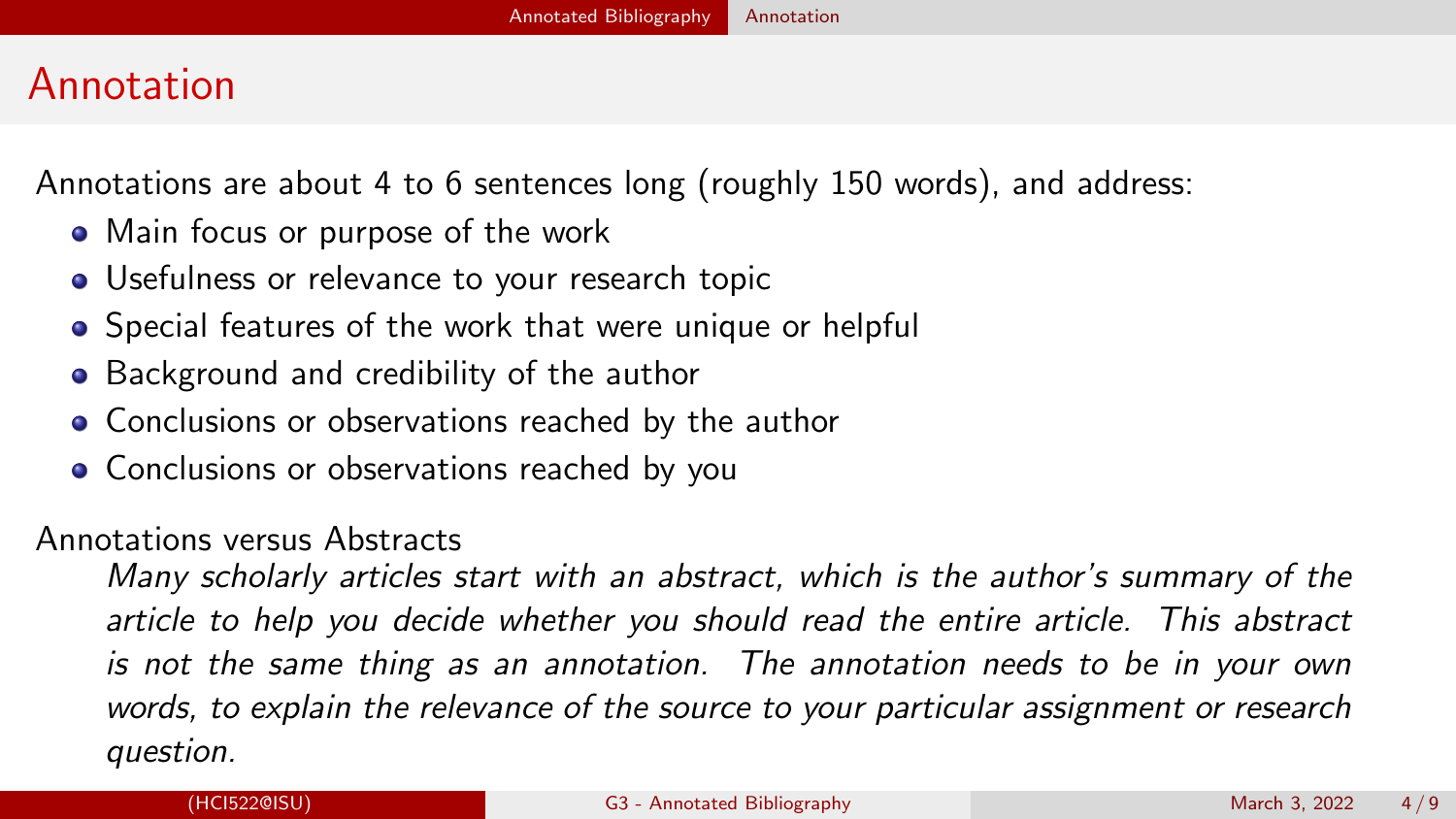# <span id="page-4-0"></span>Search engines

Use a search engine to get you started:

- [ISU Library](https://www.lib.iastate.edu/research-tools/research-help/find-articles)
- [Google Scholar](https://scholar.google.com/)
- [Web of Science](https://www.webofscience.com/wos/alldb/basic-search)

#### Search terms:

- **Be creativel**
- Eventually you will find the terms used in your scientific domain.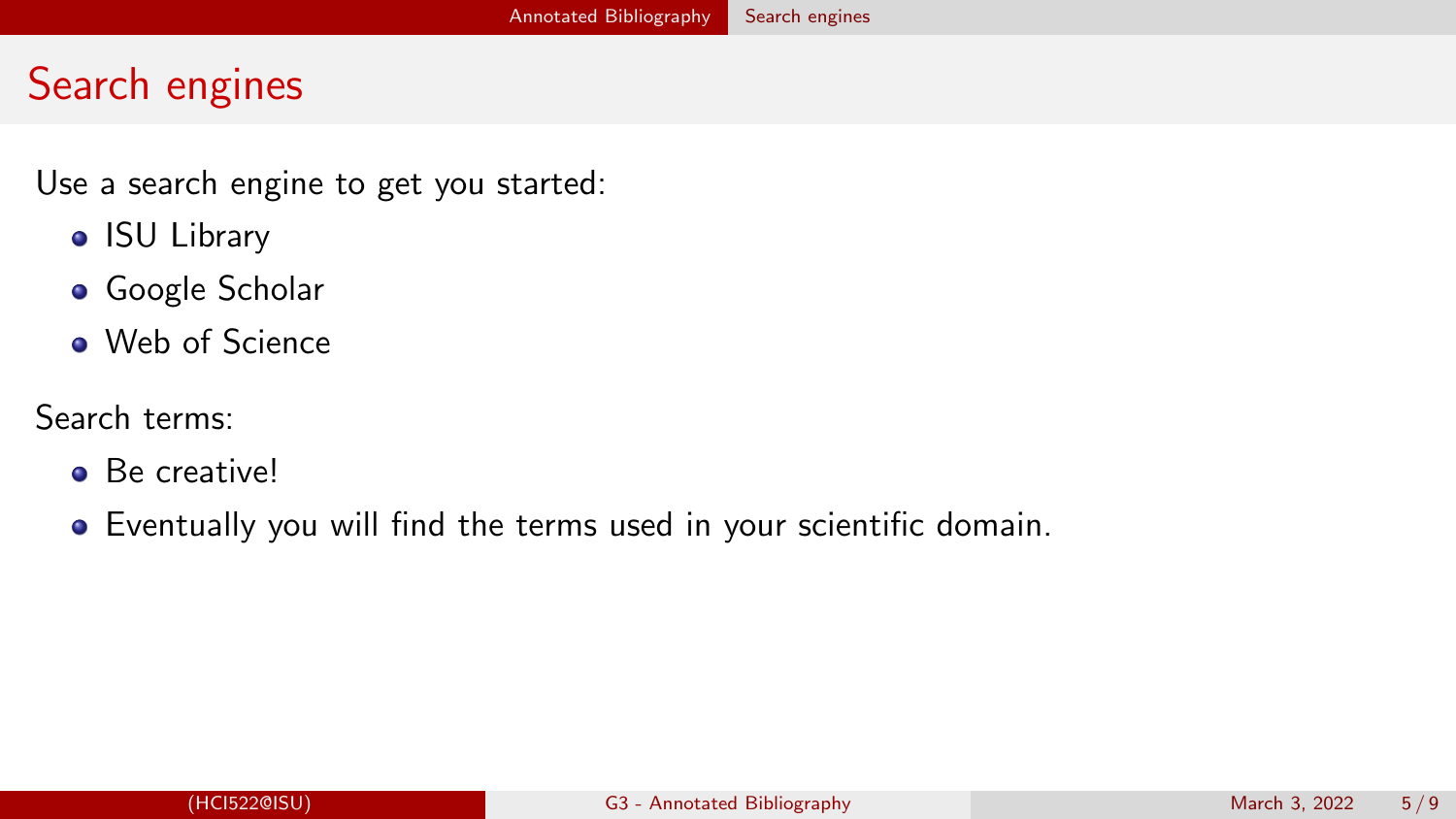#### <span id="page-5-0"></span>Example

- Google scholar search for "mouse sensitivity effect on video gaming"
- Found the following articles
	- **[FirstPersonScience](https://arxiv.org/abs/2202.06429)**
	- [Progressional and High-Level Gamers](https://www.tandfonline.com/doi/full/10.1080/10447318.2021.1960742)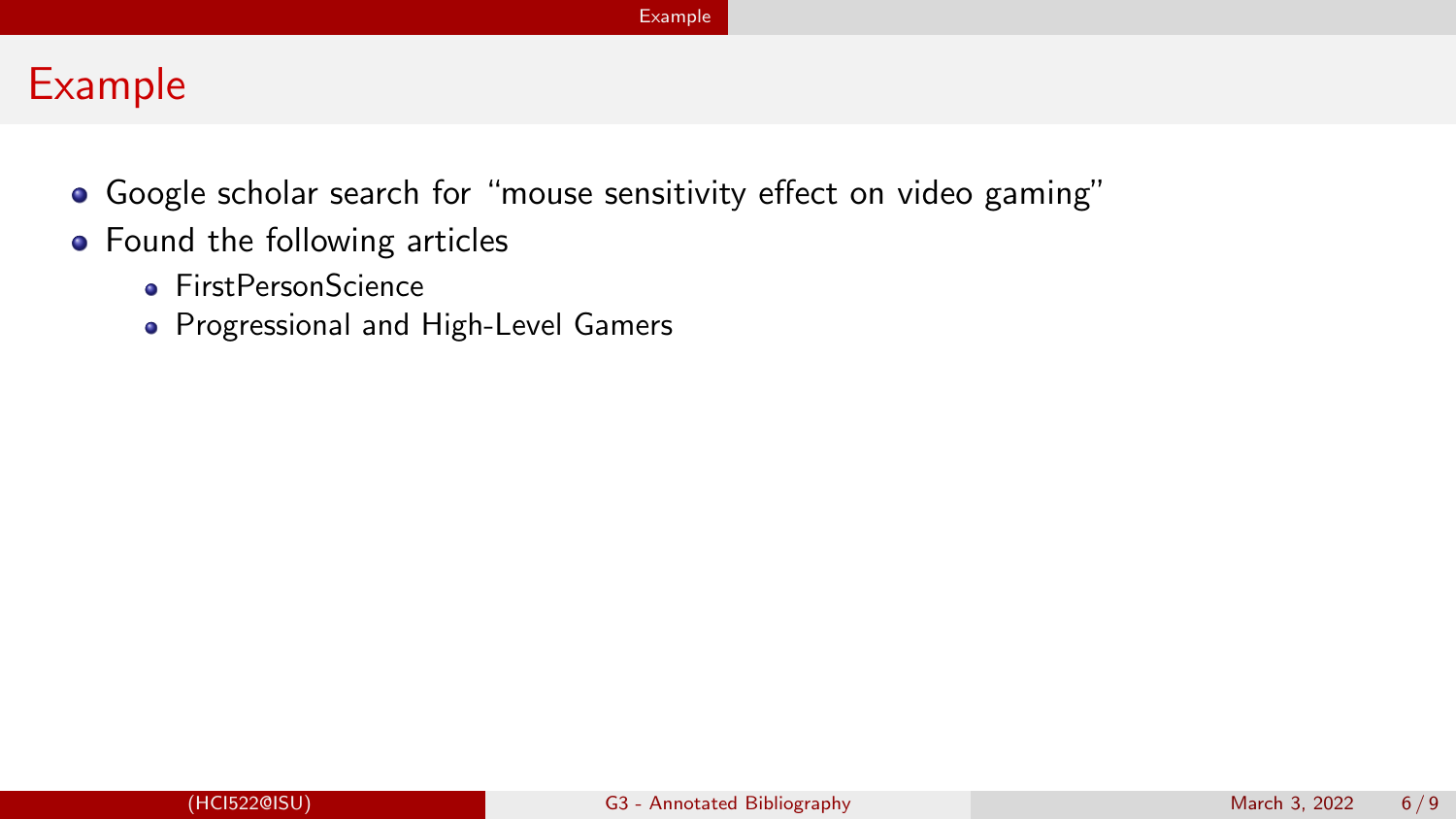#### <span id="page-6-0"></span>FirstPersonScience

Citation: Spjut, J., Boudaoud, B., Binaee, K., Majercik, Z., McGuire, M., & Kim, J. (2022). FirstPersonScience: Quantifying Psychophysics for First Person Shooter Tasks. arXiv preprint arXiv:2202.06429.

Annotation: ArXiv article introducing a software application called FirstPersonScience for experimenters interested in controlling frame rate, latency, number/types of targets, weapon details, etc and other *first person shooter* game parameters. We have the ability to set mouse sensitivity and thus, if we are running experiments, this software could be useful for our purposes. The authors are all from NVIDIA and it is unclear if this software is actually available. This is perhaps a useful tool for our investigations.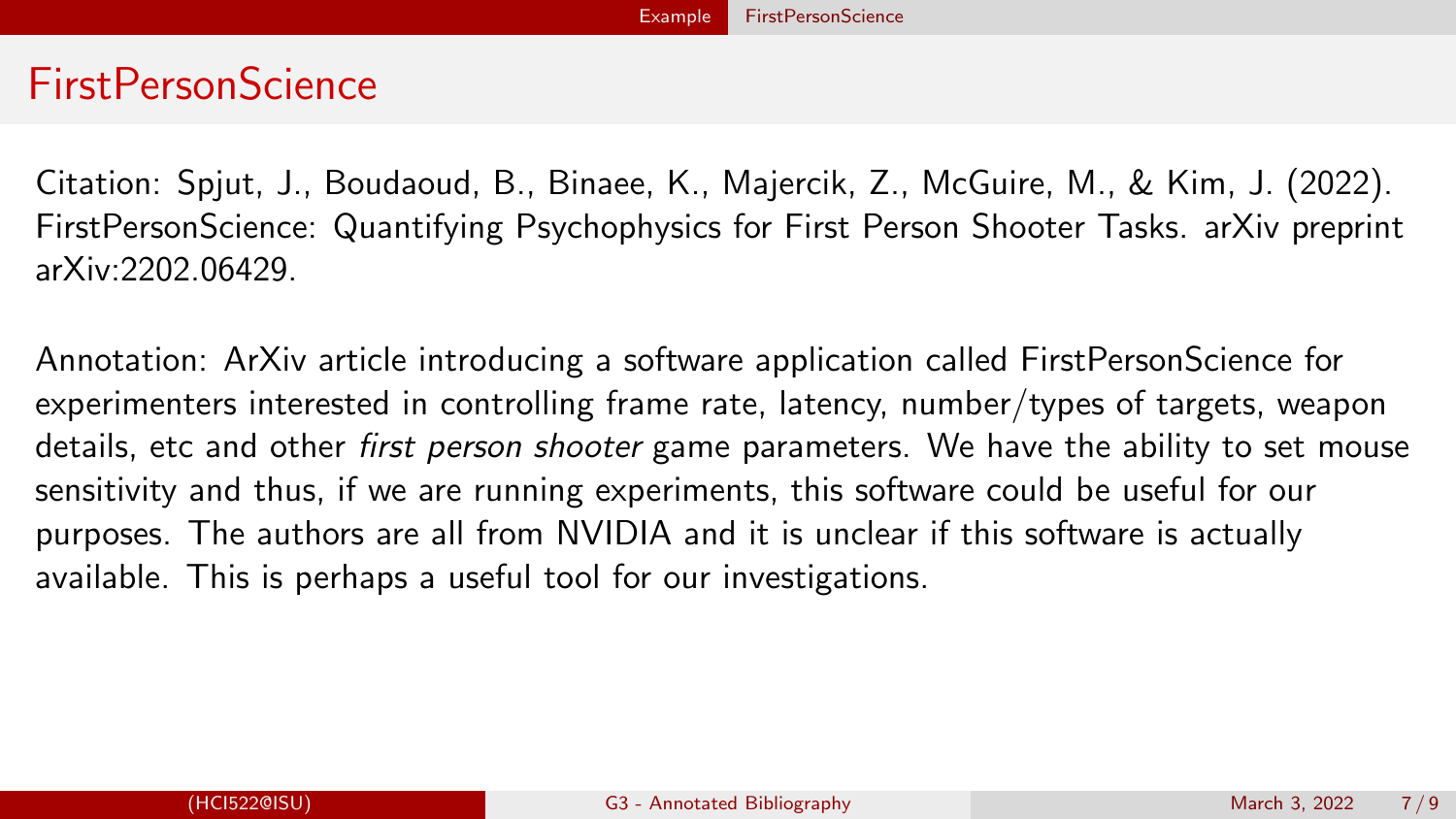# <span id="page-7-0"></span>Professional and High-Level Gamers

Citation: Li, Guangchuan, et al. "Professional and high-level gamers: differences in performance, muscle activity, and hand kinematics for different mice." International Journal of Human–Computer Interaction (2021): 1-16.

Annotation: Researchers compared professional and high-level gamers in gaming tasks (Overwatch) with different mice: light-weight (87g) vs very light-weight (80g). Little difference was observed in measurable criteria, but professional gamers preferred the 80g mouse. Mouse sensitivity was set for all users and not allowed to be changed for the different mice. So although this work is related to our question, it specifically did not address the question.